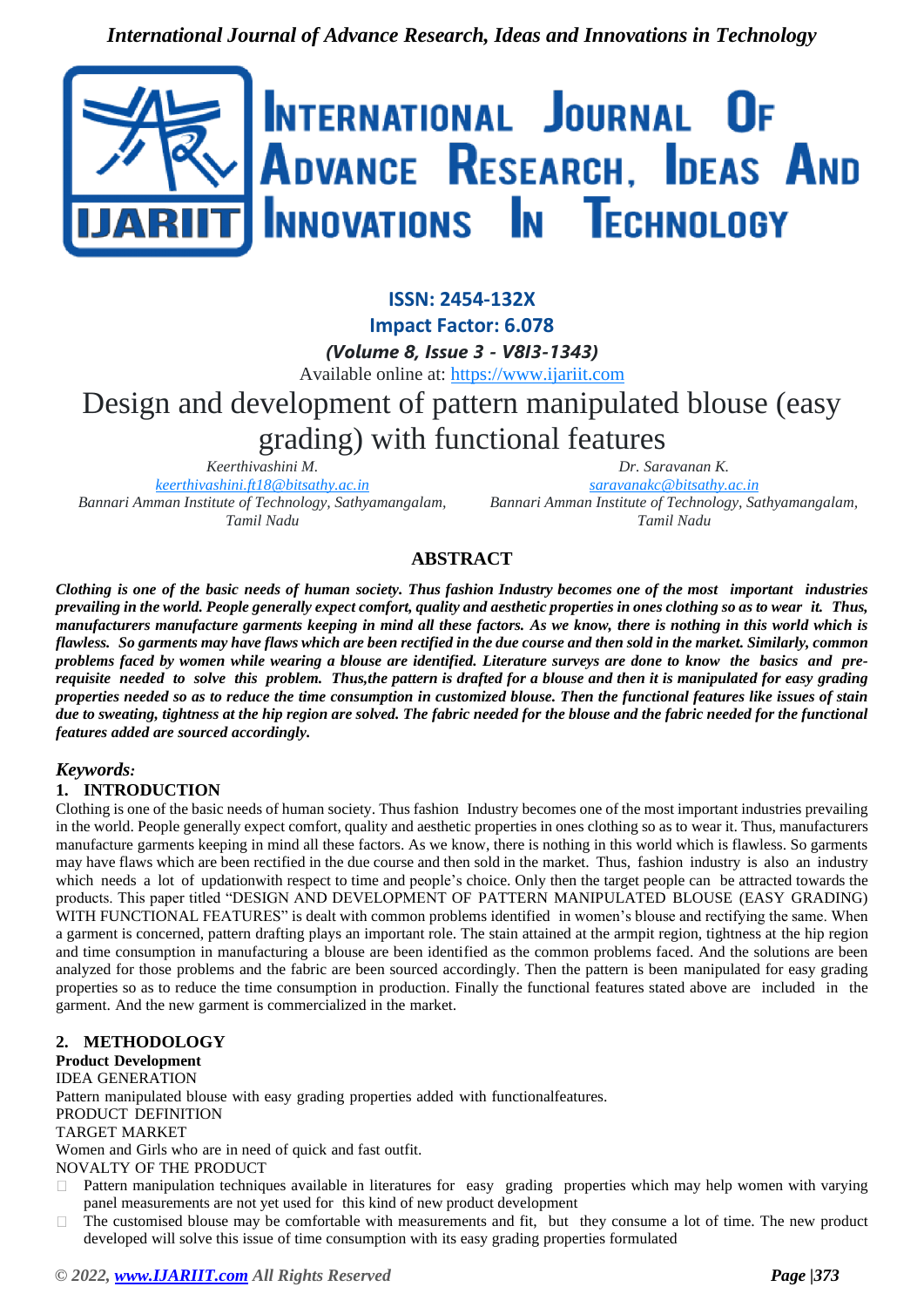- The issues like stain due to sweating at the armpit region and tightness at the hip region are going to be solved in this new  $\Box$ blouse for the first time
- Readymade blouse available in market does not have choice of sizes in each panel



### PROTOTYPE

- Pattern manipulation techniques are implemented so as to give a variety of sizeoptions in each panel for the consumers  $\Box$
- Pattern manipulation done in such a way so that it could be graded and finishedwithin few minutes
- A special pouch is been attached at the armpit region so as to absorb andevaporate sweat with fraction of a minute  $\Box$
- $\Box$  A double elastic belt is been provided so as to avoid scar or markings due to thetightness at hip region

### VALIDATION

- Strength Consumes less time, Easy grading properties andimplemented additional features
- Weakness Since it is a new product, product analysis and market analysis to be done and life cycle to be analysed, manufacturing is tough if produced in small quantity.
- Opportunity Since itproduct  $\Box$
- Threat Actual product has unique properties, there is a lot benefits should reach the customer of scope for this  $\Box$ perfectly, product should not be misinterpreted



#### PRODUCT MANUFACTURE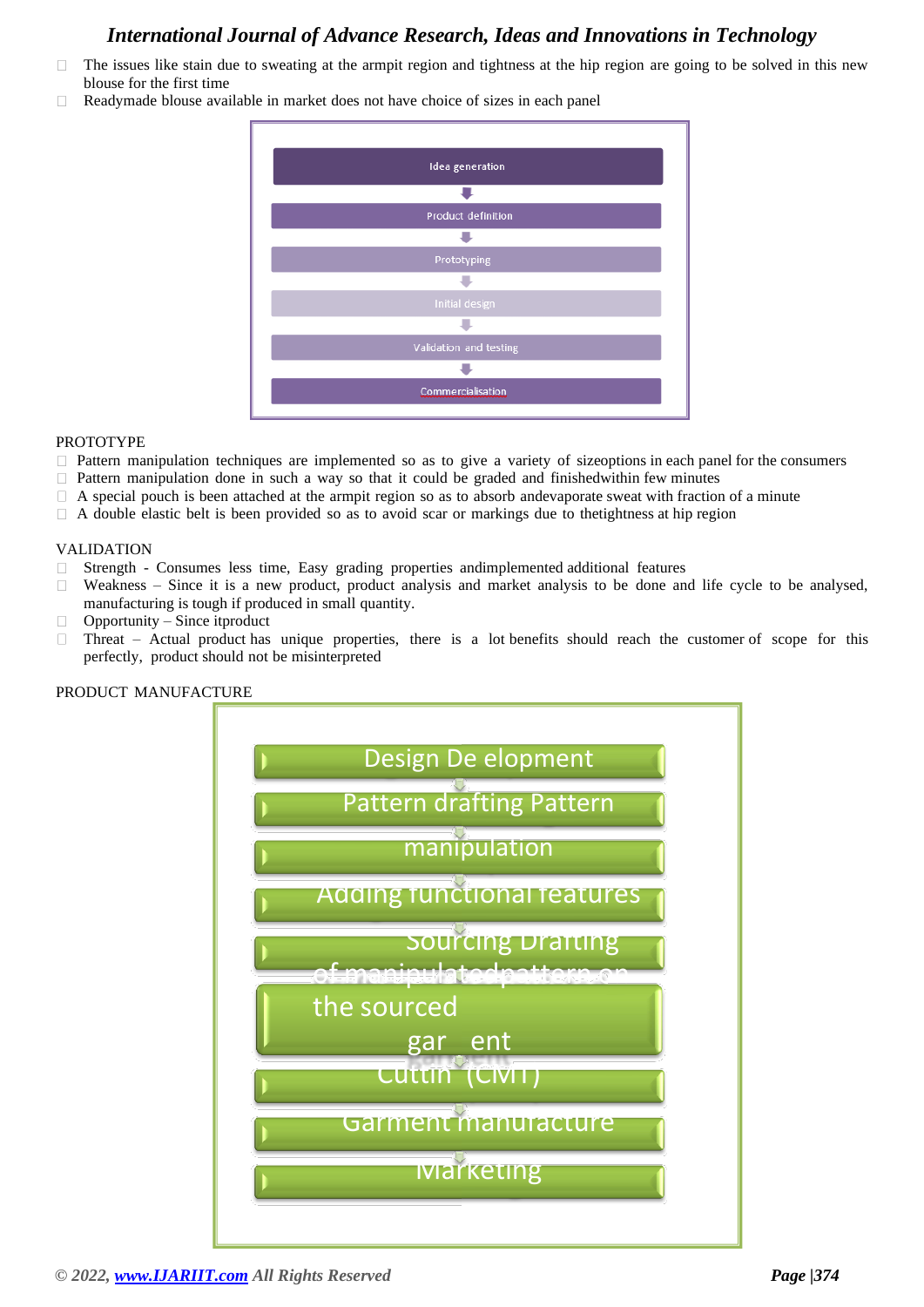# ➢ **Measurements required**

- 1) Full length
- 2) Bust circumference
- 3) Waist circumference
- 4) Hip circumference
- 5) Armhole circumference
- 6) Bust length
- 7) Cap height
- 8) Sleeve length
- 9) Sleeve bottom circumference

# ➢ **Tools for pattern making**

- Ruler
- Grade scale Measuring tapePencil-eraser
- French curve Bell pins Tracing wheels
- Paper cutting scissors

## **PATTERN DRAFTING**

### BACK

- 1. Draw a vertical line AB of length  $=$  back length
- 2. Draw a horizontal line  $AA'$  of length = Bust circumference/4
- 3. Draw a square AA'BJ
- 4. Mark D on AB such that AC measuring the length from shoulder to apex point
- 5. Draw a line CH, such that C meets H at the line AJ
- 6. Mark E on the line AA' such that AE=Neck circumference/4
- 7. Mark a point F on AA' such that EF= shoulder width
- 8.  $FF' =$  shoulder slope
- 9. Join EF'
- 10. Draw a straight line FO, where O is on the Line CH
- 11. Divide the straight line FO into three equal parts and mark them X and Y12.Measure 0.5 cm from x and mark x' inside
- 13. Measure 0.25 cm from y and mark y' out side
- 14. Measure ¼ of the waist and mark it at the waist line and name the point as J' 15.Extend the line J' to I' such that J'I'=Waist belt and draw a straight line towards line AB and name the point as B'16.Mark M on the line B'I' such that B'M=J'M

### FRONT

- 1) Trace the back pattern and make the following changes in it
- 2) Change he neck depth according to the measurements taken
- 3) At the centre front line, dart of width 0.5" and length measuring apex to apex/2 -1.5"(acc to this measurement)
- 4) The next dart at the hem measuring 1.5" in width and measuring apex to apex/2(acc to this measurement)
- 5) And final dart at the armhole part measuring armhole to apex  $-1$ " and width of 0.75" (acc to this measurement)
- 6) A curve is made at the hem region such that, it is measured with the width of thedart been implemented
- 7) Belt that is attached at the hem region is attached with the measurements beingcompared with the back, such that both front length and back length measures equal

### PLACKET

- 1) Width of the placket may be 1-1.5" with respect to the measurements taken
- 2) Length of the placket is as same as the length of the front panel of the blouse

### SLEEVE

- 1) Draw 0-1 measuring the sleeve length
- 2) Draw 0-2 measuring ½ of armhole circumference Square ,1,2,3
- 3) Mark 4 from 0 measuring the cap height and extend it to 5 Join 0-5
- 4) Divide the line 0-5 into four equal parts Mark themas ,y,z
- 5) Mark x' 0.25 cm outwards, y' 0.25 cm inwards and z' 0.25 cm inwards and z" 0.5 cm inwards
- 6) Join x', y and z' for the back and x', y' and z"

### ➢ **Pattern Manipulation**

The basic pattern is manipulated with techniques analyzed so as to obtain easygrading properties for varying measurements.

### BACK

- 1. Draw a vertical line AB of length = back length
- 2. Draw a horizontal line  $AA'$  of length = Bust circumference/4
- 3. Draw a square AA'BJ
- 4. Mark D on AB such that AC measuring the length from shoulder to apex point
- 5. Draw a line CH, such that C meets H at the line AJ

# *© 2022[, www.IJARIIT.com](file:///C:/omak/Downloads/www.IJARIIT.com) All Rights Reserved Page |375*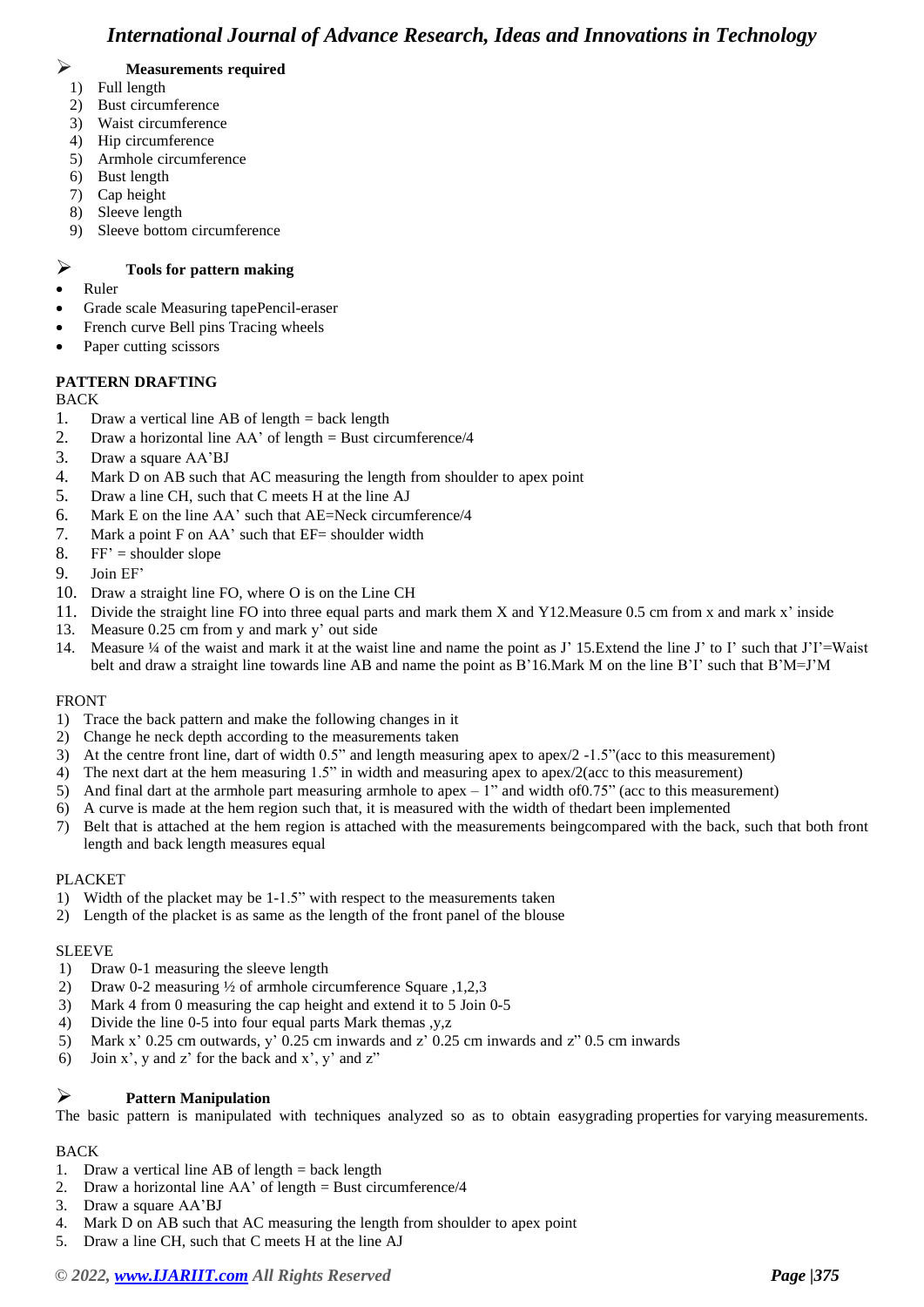- 6. Mark E on the line AA' such that AE=Neck circumference/4
- 7. Mark a point  $F$  on AA' such that  $EF =$  shoulder width
- 8.  $FF' =$  shoulder slope
- 9. Join EF'
- 10. Draw a straight line FO, where O is on the Line CH
- 11. Divide the straight line FO into three equal parts and mark them X and Y12.Measure 0.5 cm from x and mark x' inside
- 13. Measure 0.25 cm from y and mark y' out side
- 14. Measure ¼ of the waist and mark it at the waist line and name the point as J' 15.Extend the line J' to I' such that J'I'=Waist belt and draw a straight line towards line AB and name the point as B'
- 16.Mark M on the line B'I' such that B'M=J'M

### FRONT

- 1. Trace the back pattern and make the following changes in it
- 2. Change he neck depth according to the measurements taken
- 3. At the centre front line, dart of width 0.5" and length measuring apex to apex/2 -1.5"(acc to this measurement)
- 4. The next dart at the hem measuring 1.5" in width and measuring apex to apex/2(acc to this measurement)
- 5. And final dart at the armhole part measuring armhole to apex 1" and width of0.75" (acc to this measurement)
- 6. A curve is made at the hem region such that, it is measured with the width of thedart been implemented
- 7. Belt that is attached at the hem region is attached with the measurements beingcompared with the back, such that both front length and back length measures equal

### PLACKET

- 1. Width of the placket may be 1-1.5" with respect to the measurements taken
- 2. Length of the placket is as same as the length of the front panel of the blouse

### SLEEVE

- 1. Draw 0-1 measuring the sleeve length
- 2. Draw 0-2 measuring ½ of armhole circumferenceSquare ,1,2,3
- 3. Mark 4 from 0 measuring the cap height and extend it to 5 Join 0-5
- 4. Divide the line 0-5 into four equal parts Markthem as ,y,z
- 5. Mark x' 0.25 cm outwards, y' 0.25 cm inwards and z' 0.25 cm inwards andz" 0.5 cm inwards
- 6. Join x', y and z' for the back and x', y' and z"

### ➢ **Sourcing**

Fabric for the basic garment manufacture is sourced in accordance with the sari with which it is been provided with.A basic blouse with cotton lining cloth is manufactured as an initial stage of product development. And then the fabric needed for the functional features added are also sourced.

### **CoolMax**

- ❖This type of fabric is a special type, made up of polyester fibers.
- ❖The specialty of this fiber is that it not only absorbs moisture quickly, butalso evaporates the same fastly
- ❖It is a light weight fabric and thus does not adds weight at the armpit region,as it may be uncomfortable, if it adds weight
- ❖It keeps the user cool, dry and comfortable
- ❖Mostly, this fiber is recycled and thus adds a feather that sustainability ismaintained by its usage

### ➢ **Addition of functional features**

Functional features to solve the problems like tightness at the hip region, stain atthe armpit region are added with the respective fabric sourced.

- ❖Cool max is attached at the armpit region so as to replace the usage of sweatpads in addition.
- ❖Thus the awkward look attained can also be avoided in addition to thecomfort attained due to quick absorption and drying
- ❖An elastic band is attached at the waist band so as to avoid the marks due totightness at the armpit region
- ❖In addition, this elastic band is been hidden in, thus even the elastic'spresence would be unknown
- ❖Also, this band provides grip to the user and also elongation at times whenneeded which adds comfort

#### **Garment manufacturing**

According to the pattern manipulated, and the functional features added, the blouseis manufactured

### **MARKETTING MIX**

#### PRODUCT

Pattern manipulated blouse with easy grading properties added withfunctional features

PLACE

The proper place for marketing this product are: Boutiques which mainly focus on party wear saris, Common sari retail shops, MBOs which have a separate section for functional wear sari